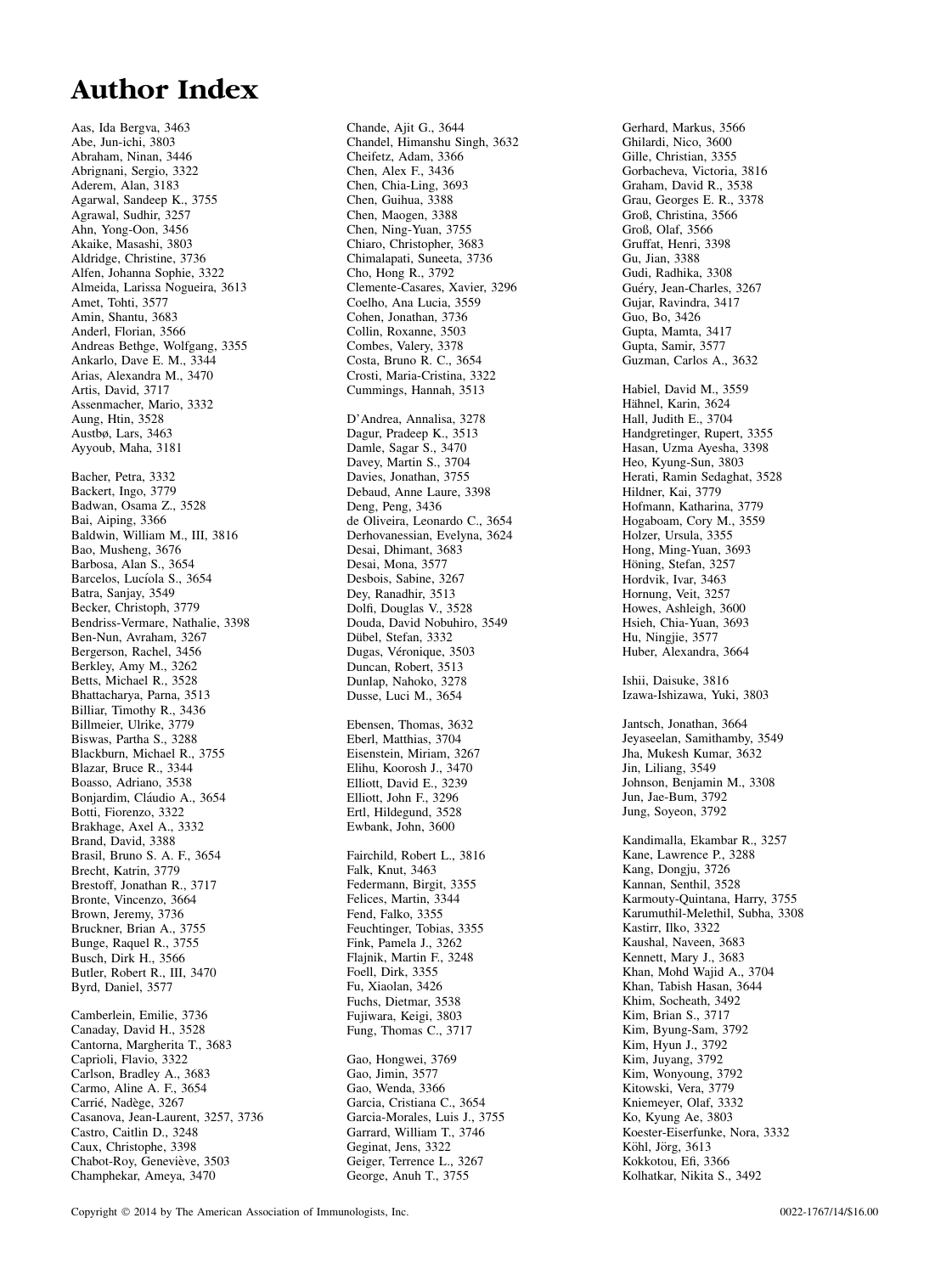König, Melanie, 3463 Koppang, Erling O., 3463 Koralov, Sergei B., 3779 Kubo, Masato, 3717 Kudva, Avinash K., 3683 Kurupati, Raj K., 3528 Kwon, Byungsuk, 3792 Labzin, Larisa I., 3257 Lam, Jennifer, 3278 Lan, Jie, 3577 Lan, Qin, 3388 Lang, Peter, 3355 Lang, Roland, 3664 Lapp, Thabo, 3736 Latham, Sharissa L., 3378 Latz, Eicke, 3257 Layland, Laura E., 3590 Le, Hongnga T., 3792 Le, Nhat-Tu, 3803 Le, Thanh-Thuy T., 3755 Le, Thanh-Truc T., 3755 Lee, Hakjoo, 3803 Lee, Sungwook, 3726 Lee, Taeyun A., 3726 Lenvik, Todd R., 3344 Lepenies, Bernd, 3664 Lesage, Sylvie, 3503 Levesque, Marc C., 3288 Li, Long, 3470 Li, Qiang, 3388 Li, Yongsheng, 3426 Liblau, Roland S., 3267 Lin, Chiou-Feng, 3693 Lin, Yee-Shin, 3693 Liu, Yanlan, 3769 Liu, Ying, 3676 Liu, Yong-Jun, 3676 Liu, Youhua, 3288 Liu, Zhongmin, 3388 Liuzzi, Anna Rita, 3704 Loebe, Matthias, 3755 Longhi, Maria Serena, 3366 Lu, Ling, 3388 Lucca, Liliana E., 3267 Luo, Fayong, 3755 Maers, Kelly, 3288 Maglie, Stefano, 3322 Maier, Andrea B., 3624 Manet, Evelyne, 3398 Mansfield, Kathleen D., 3528 Marquardt, Kristi, 3409 Mars, Lennart T., 3267 Marshak-Rothstein, Ann, 3257 Martini, Eva, 3779 Martirosyan, Anna, 3600 Mathur, Ram K., 3644 Maurya, Neeraj, 3417 McCoy, John P., Jr., 3513 McElhaney, Janet E., 3624 McNab, Finlay W., 3600 Mejías-Luque, Raquel, 3566 Melicoff, Ernestina, 3755 Mezger, Markus, 3355 Miller, Benjamin L., 3803 Miller, Jeffery S., 3456 Miller, Jeffrey S., 3344 Mitchell, Tim, 3278 Mitoma, Hiroki, 3676 Molina, Jose, 3755 Monteiro, Ana Carolina, 3613 Monticelli, Laurel A., 3717 Moon, U J., 3792 Moreira-Teixeira, Lucia, 3600 Morgan, Matt P., 3704

Morrell, Craig, 3803 Moser, Bernhard, 3704 Moss, Alan, 3366 Mukhopadhyaya, Robin, 3644 Müller, Anne, 3566 Musti, Krishnasastry V., 3644 Nakhasi, Hira L., 3513 Nanjundappa, Roopa Hebbandi, 3296 Natarajan, Gayathri, 3513 Nelson, Heather H., 3344 Neufert, Clemens, 3779 Neulen, Marie-Luise, 3456 Neurath, Markus F., 3779 Nguyen, Phuong, 3267 Nguyen, Quang-Tam, 3792 Nizzoli, Giulia, 3322 Nogueira, Camila R. C., 3654 Noti, Mario, 3717 Noursadeghi, Mahdad, 3736 Nozaki, Taiji, 3816 Oeser, Katharina, 3590 O'Garra, Anne, 3600 Olsen, Nancy, 3388 Pagani, Massimilliano, 3322 Palaniyar, Nades, 3549 Panaye, Marine, 3398 Pandey, Surya Prakash, 3632 Park, Boyoun, 3726 Park, Sung-Kyun, 3746 Paroni, Moira, 3322 Parroche, Peggy, 3398 Patterson, Andrew D., 3683 Patton, Daniel T., 3446 Pawaria, Sudesh, 3288 Pawelec, Graham, 3624 Pedroza, Mesias, 3755 Pelka, Karin, 3257 Pelletier, Adam-Nicolas, 3503 Perez, Nicolas, 3308 Periselneris, Jimstan, 3736 Petasis, Nicos A., 3769 Philip, Kemly, 3755 Phulphagar, Kshiti, 3257 Picard, Capucine, 3736 Ploegh, Hidde L., 3726 Plumas, Joel, 3398 Plumb, Adam W., 3446 Pollard, Tracey, 3736 Prabhu, K. Sandeep, 3683 Prazeres da Costa, Clarissa, 3566, 3590 Qin, Shuyang, 3470 Ra, Eun A., 3726 Rajewsky, Klaus, 3779

Moro, Monica, 3322

Ramadan, Abdulraouf, 3267 Ramani, Kritika, 3288 Rawlings, David J., 3492 Reader, John, 3278 Reinhardt, Katharina, 3355 Reuter, Morgan A., 3528 Ribeiro, Ana Luíza C., 3654 Robien, Kim, 3456 Roblot, Guillaume, 3398 Robson, Simon C., 3366 Romagnani, Chiara, 3322 Rosenblum, Joshua M., 3816 Rothenberg, Ellen V., 3470 Roy, Somenath, 3644 Royle, Caroline M., 3538 Ruland, Jürgen, 3566

Saenz, Steven A., 3717 Saha, Bhaskar, 3632, 3644 Santamaria, Pere, 3296 Saraiva, Margarida, 3600 Sareen, Archana, 3644 Sarkar, Saumendra N., 3436 Satoskar, Abhay R., 3513 Scharf, Daniel H., 3332 Scharfstein, Julio, 3613 Scheffold, Alexander, 3332 Schenk, Austin D., 3816 Schmader, Kenneth E., 3528 Schmid-Burgk, Jonathan L., 3257 Schmidt, Tobias, 3257 Schmitz, Veronica, 3613 Schoenen, Hanne, 3664 Schütte, Mark, 3332 Schwartz, Christian, 3590 Schwartz, Marc A., 3492 Scripture-Adams, Deirdre D., 3470 Seethamraju, Harish, 3755 Selvapandiyan, Angamuthu, 3513 Selvaraj, Sathishkumar, 3632 Semper, Raphaela P., 3566 Sen, Pradip, 3417 Serhan, Charles N., 3769 Serra, Pau, 3296 Setoguchi, Kiyoshi, 3816 Sette, Alessandro, 3267 Shameli, Afshin, 3296 Sharma, Simone, 3538 Shepherd, Nicole, 3577 Sherman, Linda A., 3409 Shew, Kenneth, 3278 Shibata, Takehiko, 3559 Shukla, Divanshu, 3632 Siracusa, Mark C., 3717 Slagboom, Eline P., 3624 Slattery, Robyn, 3296 Smith, Trevor R. F., 3409 Smrcka, Alan V., 3803 Sonda, Nada, 3664 Sousa, Lirlândia P., 3654 Spille, Jan-Hendrik, 3257 Srivastava, Ankita, 3644 Srivastava, Neetu, 3644 Srivastava, Sunit, 3632 Stafford, Sian, 3736 Stahl, Rainer, 3257 Steckel, Bodo, 3322 Stein, Paul L., 3278 Steinfelder, Svenja, 3322 Stölzel, Katharina, 3322 Su, Charles A., 3816 Sugliano, Elisa, 3322 Sun, Xiaofeng, 3366 Sun, Yongtao, 3577 Svensjö, Erik, 3613 Syed, Mohasina, 3463 Szakmany, Tamas, 3704

Tait Wojno, Elia D., 3717 Takei, Yuichiro, 3803 Tam, Vincent C., 3183 Tan, Yulong, 3426 Tang, Huifang, 3769 Tavares, Luciana P., 3654 Teixeira, Mauro M., 3654 Terrazas, César, 3513 Teutschbein, Janka, 3332 Thön, Marcel, 3332 Thouvenel, Chris, 3492 Tomlinson, Gillian, 3736 Tran, Thanh-Thuy, 3278 Tran, Vuvi G., 3792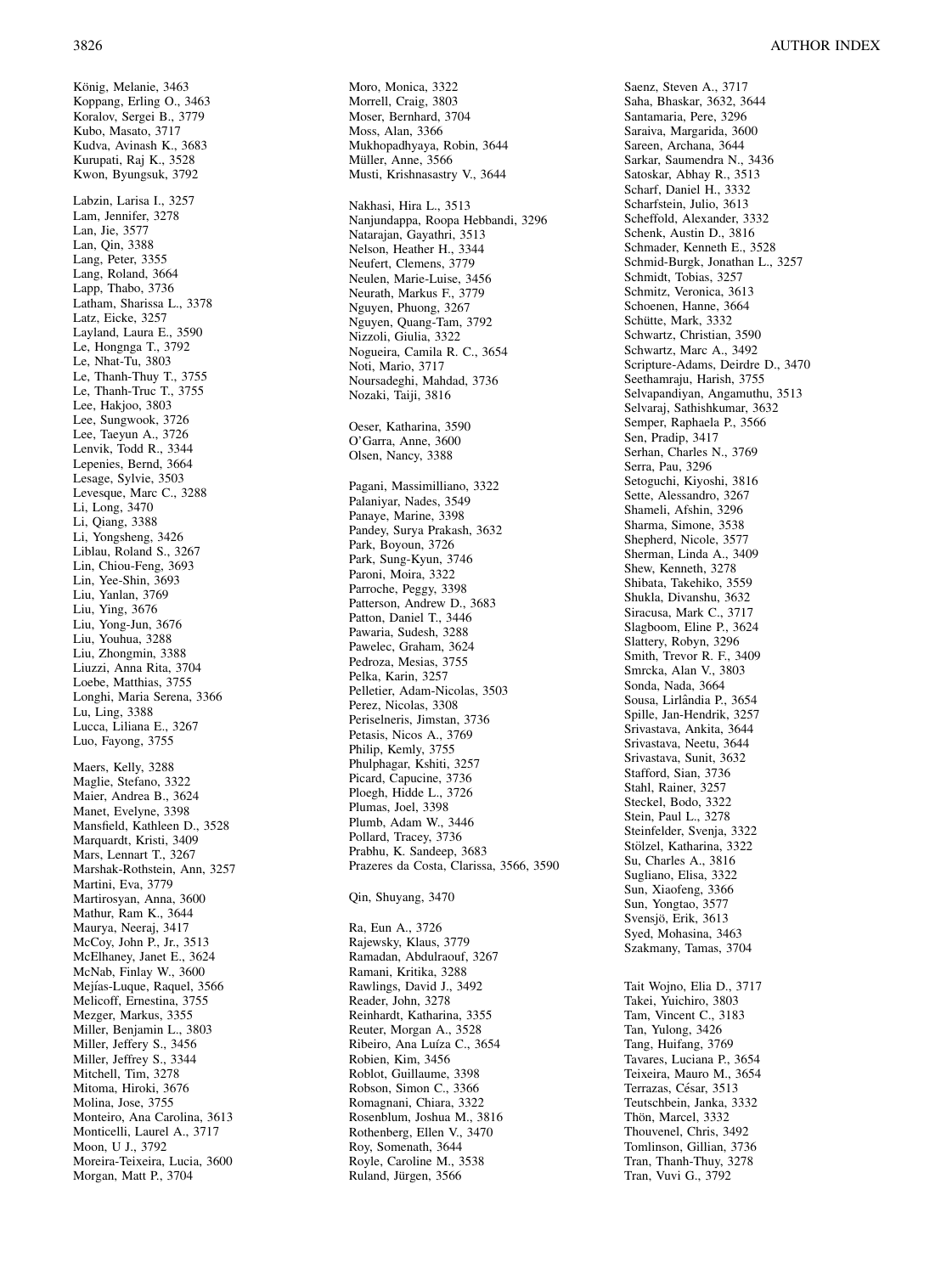Tricot, Coline, 3676 Tsai, Tsung-Ting, 3693 Ture, Sara, 3803 Tyler, Christopher J., 3704

#### Usheva, Anny, 3366

Vago, Juliana P., 3654 Valmori, Danila, 3181 Valujskikh, Anna, 3816 Vasu, Chenthamarakshan, 3308 Verdeil, Gregory, 3409 Verma, Saurabh, 3417 Verneris, Michael R., 3344, 3456 Vey, Nelly, 3398 Vieth, Michael, 3566 Vödisch, Martin, 3332 Voehringer, David, 3590 Vogl, Thomas, 3355 Vollmer, Waldemar, 3736

Waldner, Maximilian, 3779 Wang, Guoliang, 3436 Wang, Jinguo, 3296

Wang, Kelvin, 3717 Wang, Ping, 3388 Wang, Qingde, 3436 Wang, Tony, 3436 Wang, Xuehao, 3388 Wartenberg, Dirk, 3332 Weeres, Matthew A., 3456 Weinstock, Joel V., 3239 Weng, Leiyun, 3676 Weng, Tingting, 3755 Wherry, E. John, 3528 Wheway, Julie, 3378 Wirtz, Stefan, 3779 Wittkopf, Nadine, 3779 Wittkowski, Helmut, 3355 Works, Melissa G., 3278 Wu, Yan, 3366 Wu, Yuzhang, 3426

Xiang, Yougui, 3746 Xu, Lili, 3388

Yadav, Vinod, 3417 Yamanouchi, Jun, 3296 Yan, Chunguang, 3769 Yang, Fei, 3426 Yang, Kai, 3577 Yang, Shengyong, 3436 Yeh, Trai-Ming, 3693 Yin, Catherine C., 3278 Yin, Fangfang, 3278 Yiu, Ying, 3278 Yu, Qigui, 3577

Zannetti, Claudia, 3398 Zhang, Jingli A., 3470 Zhang, Jue, 3426 Zhang, Liyong, 3436 Zhang, Zhiqiang, 3676 Zheng, Ping, 3426 Zheng, Song Guo, 3388 Zheng, Yi, 3366 Zhou, Yang, 3755 Zhu, Jianzhong, 3436 Zhu, Zhaowei, 3436 Zimmermann, Jana, 3257 Zimmermann, Stephanie, 3664